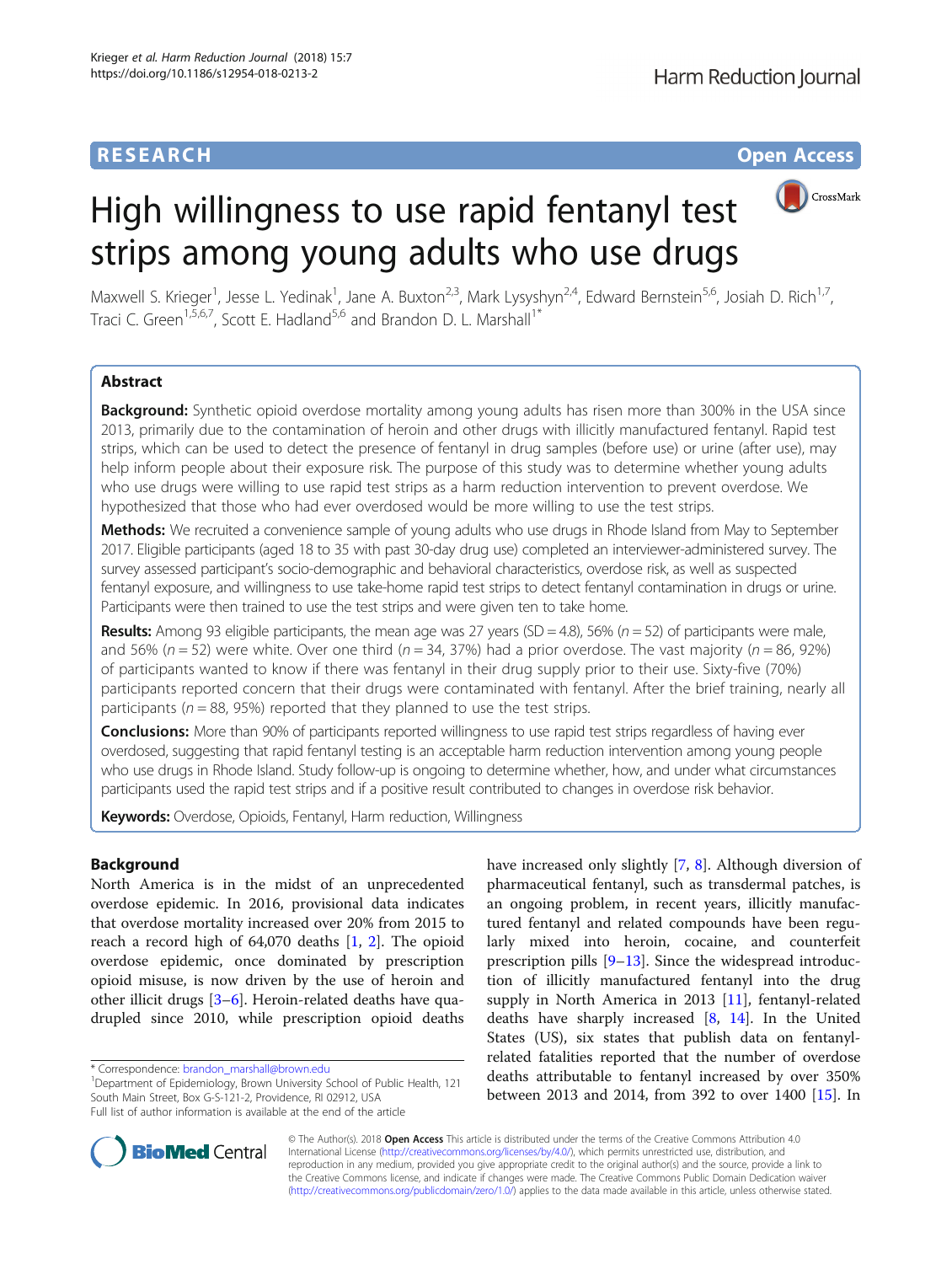British Columbia, Canada, fentanyl-related overdose deaths increased over 600% from 2014 to 2016, with fentanyl being detected in 67% of all overdose-related deaths in 2016 compared to 25% in 2014 [\[16](#page-8-0)].

Young adults have experienced the greatest increases in fentanyl overdose mortality as heroin and counterfeit pill use has surged over the last decade [[17,](#page-8-0) [18](#page-8-0)]. In Rhode Island, a state with the fifth highest overdose rate in the US, over half of all fentanyl overdose deaths in 2014 and 2015 were among individuals under the age of 35 [[19](#page-8-0)]. Drug-using young adults may have less experience with overdose prevention strategies and may engage in drug-using behaviors that put them at higher risk for overdose, such as polysubstance use or combined alcohol and drug use [\[14\]](#page-7-0). Moreover, harm reduction services such as needle distribution programs are currently underutilized by the majority of young adults who use drugs, due in part to the stigma associated with using such services [\[20,](#page-8-0) [21\]](#page-8-0).

People who use drugs may not know if fentanyl is being cut into their drugs and might rely on ineffectual information regarding smell, taste, color, and word of mouth to determine the presence of fentanyl [\[22\]](#page-8-0). To address the alarming public health challenges associated with illicitly manufactured fentanyl, recent innovations in rapid drug testing technology may promote risk reduction behaviors among young adults who are at high risk of fentanyl overdose. Rapid fentanyl test strips, such as those recently piloted at a supervised injection facility (SIF) in Vancouver, Canada, are used to detect the presence of fentanyl in drug samples or urine [[23](#page-8-0), [24\]](#page-8-0). A pilot study at the Vancouver SIF found a high positivity rate of fentanylcontaminated drugs and that clients who used the strips

prior to consumption reduced their dose and decreased the risk of overdose  $[24]$  $[24]$ . In this study, we sought to determine whether young people (aged 18 to 35) who use drugs in Rhode Island were willing to use take-home rapid fentanyl test strips as a harm reduction intervention to prevent accidental overdose due to fentanyl contamination. We hypothesized that young adults would report high interest in and willingness to use rapid fentanyl testing and that those who had ever overdosed would be more willing to use rapid fentanyl test strips than young adults

### Methods

# Study design

with no prior overdose experience.

This pilot study was conducted to determine the feasibility, acceptability, and behavioral outcomes associated with take-home rapid fentanyl tests as a harm reduction intervention to prevent accidental overdose among drug-using young people. Our study was guided by the information-motivation-behavioral (IMB) skills model of engagement in health behaviors [[25\]](#page-8-0). The IMB model hypothesizes that if a person possesses the information, motivation, and behavioral skills to act, there is an increased likelihood that she/he will fulfill and maintain the desired behaviors [\[25,](#page-8-0) [26](#page-8-0)]. The combination of increased information, motivation, and behavioral skills is necessary to produce desired behavior change (in this case, overdose risk reduction practices). We hypothesized that having experienced an overdose would lead to increased behavioral skills to avoid an overdose (see Fig. 1) and would thus be associated with an increased willingness to use fentanyl testing strips. The IMB model informed the questions included on the interviewer-

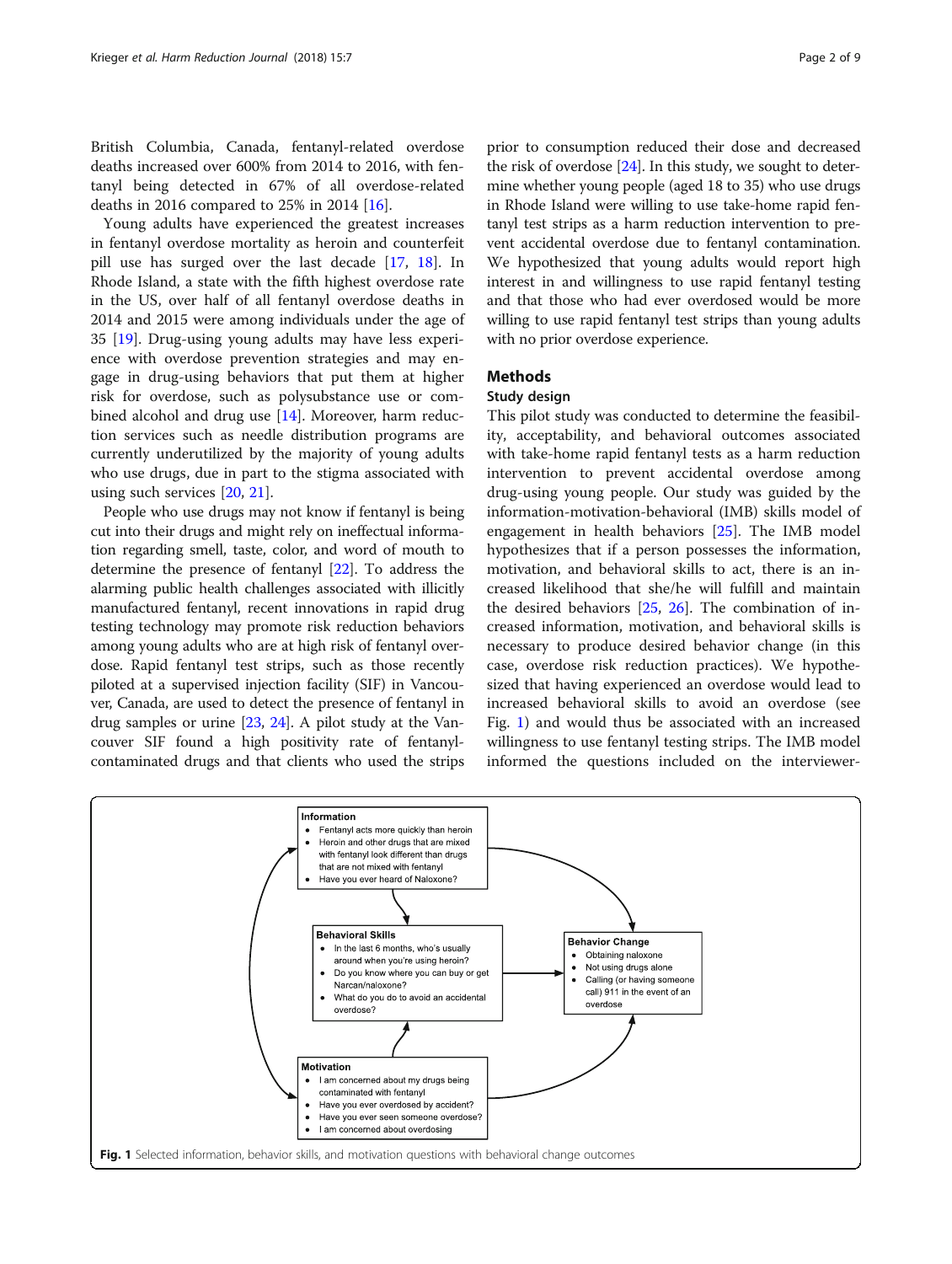administered survey, which assessed participant knowledge about fentanyl and overdose prevention (information), desire to increase their knowledge of fentanyl or concern about overdose (motivation), and overdose prevention skills based on experience with overdose (behavioral skills) [[25\]](#page-8-0). We also included questions assessing socio-demographic characteristics, overdose risk, fentanyl exposure, and willingness to use take-home rapid test strips to detect fentanyl contamination in participant's drug supply or urine.

Survey questions were further informed by our previous 2015 study, the Rhode Island Young Adult Prescription and Illicit Drug Study (RAPIDS), which demonstrated that non-pharmaceutical fentanyl exposure was a significant problem for young people who use drugs in Rhode Island [[27\]](#page-8-0).

#### Recruitment and eligibility criteria

Beginning in May 2017, we recruited participants from the 2015 RAPIDS study, 61% of whom previously agreed to be contacted for future research studies. The eligibility criteria for RAPIDS included being aged 18 to 29, residing in Rhode Island, not currently being in alcohol or substance abuse treatment programs, and reporting past 30-day non-medical use of prescription opioids. From May to September 2017, we recruited additional young adults who use drugs in Rhode Island through internet advertisements (e.g., Craigslist and Reddit), digital bus advertisements, public canvassing, and word of mouth. Eligibility criteria for the current study included (1) living in Rhode Island at the time of enrollment, (2) aged 18 to 35 at the time of enrollment, and (3) self-reported past 30-day heroin or cocaine use, injection drug use, or having purchased prescription pills on the street. We expanded the age and drug use eligibility criteria created based on our recent research of the fentanyl overdose epidemic in Rhode Island [[19\]](#page-8-0).

#### Survey and fentanyl test strip protocols

Surveys were administered by a professionally trained research assistant using a Qualtrics web-based survey tool after obtaining written consent. The surveys took an average of 1 h to complete. Research assistants were trained in harm reduction techniques such as recognizing and responding to overdose and administering naloxone. Research assistants were also trained on how to use and interpret rapid fentanyl test strips. Based on prior research at an SIF in Vancouver, we purchased rapid fentanyl urine test strips, which have a detection level of 20 ng/ml [[28\]](#page-8-0). The rapid fentanyl test strips are single-use immunoassay tests for the qualitative detection of fentanyl and norfentanyl [[29\]](#page-8-0). The tests are advertised as being able to detect fentanyl analogs such carfentanil, acetyl fentanyl, and butyryl fentanyl, but further research is needed to determine if the tests are able to detect other novel fentanyl analogs [[30](#page-8-0)]. We purchased the strips in bulk for approximately \$1 USD for a single, individually packaged fentanyl test strip.

Once the primary survey was complete, participants then received a brief in-person one-on-one training on how to use rapid fentanyl test strips. During the first part of the training, participants viewed a short instructional video of heroin being tested for fentanyl and another video on how to interpret test strip results. The next part of the training included a plain language handout on how to test urine, powdered drugs, and pills using the test strips. In order to determine the feasibility of both urine and drug sample testing, the first 40 participants were instructed to test their urine (after drug use) to detect the presence of fentanyl, while the remaining participants were instructed to test a sample of their drugs or residue (before consumption). Participants were instructed that a negative result could still mean their drugs contained other fentanyl analogs or drug contaminants and that the tests did not reveal the quantity of fentanyl, only its presence or absence. Participants were asked if they had any questions regarding the videos or handout. Participants were then asked several brief questions about the training, including "I feel confident in my ability to test my own drugs/urine for fentanyl," and "I feel confident in my ability to read the results of the fentanyl testing strips." The primary outcome (willingness to use the fentanyl test strips) was assessed with the question, "I plan to use the testing strips," with response options offered on a 4-point Likert scale of *strongly agree* to *strongly disagree*. Participants were then provided with ten strips to take home and a printout of what a positive or negative result looked like. Participants also received resources which included fentanyl harm reduction suggestions, instructions on how to recognize an opioid overdose, and information on local resources. At the end of the study visit, participants were compensated \$25 USD for their time.

We report here the results of the baseline survey and the outcomes of the fentanyl strip test training and receipt of the take-home tests. Data from the participants' follow-up visits, which surveyed whether participants used the fentanyl rapid test strips and if the intervention resulted in overdose risk behavior change (as hypothesized by the IMB conceptual model), is being analyzed and will be discussed in a subsequent study.

#### Statistical analyses

First, response options to the primary study outcomes (e.g., willingness to use the fentanyl testing strips) were re-coded into three categories: "agree" (for answers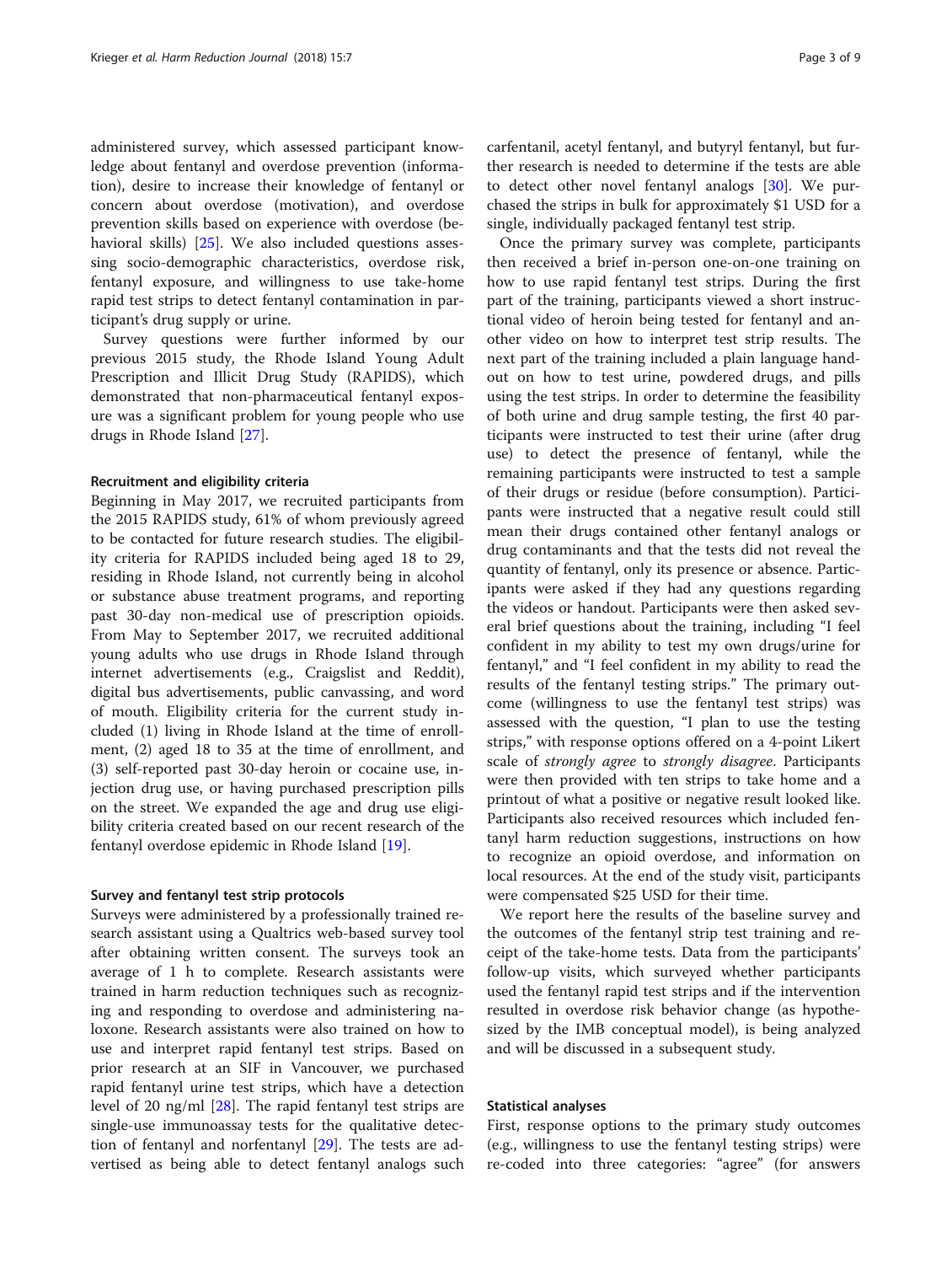| Characteristic                                             | Overall<br>n(%) | Never overdosed<br>n(%) | Have overdosed<br>n(%) | $p$ value |
|------------------------------------------------------------|-----------------|-------------------------|------------------------|-----------|
| Gender                                                     | $n = 93$        | $n = 59$                | $n = 34$               |           |
| Male                                                       |                 |                         | 19 (56%)               | 0.842     |
|                                                            | 52 (56%)        | 33 (55%)                |                        |           |
| Female                                                     | 37 (40%)        | 24 (41%)                | 13 (38%)               |           |
| Something else                                             | 4(4%)           | 2(4%)                   | 2(6%)                  |           |
| Race                                                       |                 |                         |                        |           |
| Black                                                      | 13 (14%)        | 10 (17%)                | 3(9%)                  | 0.369     |
| White                                                      | 52 (56%)        | 30 (51%)                | 22 (65%)               |           |
| Mixed or other                                             | 28 (30%)        | 19 (33%)                | 9(26%)                 |           |
| Homeless ever                                              |                 |                         |                        |           |
| Yes                                                        | 55 (59%)        | 30 (51%)                | 25 (74%)               | 0.034     |
| No                                                         | 38 (41%)        | 29 (49%)                | 9 (26%)                |           |
| Homeless last 6 months                                     |                 |                         |                        |           |
| Yes                                                        | 17 (18%)        | 12 (20%)                | 5 (15%)                | 0.521     |
| No                                                         | 76 (82%)        | 47 (80%)                | 29 (85%)               |           |
| Ever arrested                                              |                 |                         |                        |           |
| Yes                                                        | 68 (73%)        | 37 (63%)                | 31 (91%)               | 0.004     |
| No                                                         | 25 (27%)        | 22 (37%)                | 3 (9%)                 |           |
| Arrested last 6 months                                     |                 |                         |                        |           |
| Yes                                                        | 16 (17%)        | 6 (10%)                 | 10 (29%)               | 0.025     |
| No                                                         | 77 (83%)        | 53 (90%)                | 24 (71%)               |           |
| Ever incarcerated                                          |                 |                         |                        |           |
| Yes                                                        | 36 (39%)        | 19 (32%)                | 17 (50%)               | 0.098     |
| No                                                         | 57 (61%)        | 40 (68%)                | 17 (50%)               |           |
| Ever purchased fentanyl online or the "dark web"           |                 |                         |                        |           |
| Yes                                                        | 5 (5%)          | 2(3%)                   | 3 (9%)                 | 0.510     |
| No                                                         | 88 (95%)        | 57 (97%)                | 31 (91%)               |           |
| Regular Heroin Use <sup>a</sup>                            |                 |                         |                        |           |
| Yes                                                        | 34 (37%)        | 16 (27%)                | 18 (53%)               | 0.015     |
| No                                                         | 59 (63%)        | 43 (73%)                | 16 (47%)               |           |
| Regular cocaine use <sup>a</sup>                           |                 |                         |                        |           |
| Yes                                                        | 34 (37%)        | 19 (32%)                | 15 (44%)               | 0.263     |
| No                                                         | 59 (63%)        | 40 (68%)                | 19 (56%)               |           |
| Regular non-medical prescription opioid use <sup>a,b</sup> |                 |                         |                        |           |
| Yes                                                        | 50 (54%)        | 26 (44%)                | 24 (71%)               | 0.015     |
| No                                                         | 43 (46%)        | 33 (56%)                | 10 (29%)               |           |
| Ever been prescribed fentanyl                              |                 |                         |                        |           |
| Yes                                                        | 4(4%)           | 2(3%)                   | 2(6%)                  | 0.931     |
| No                                                         | 89 (96%)        | 57 (97%)                | 32 (94%)               |           |
| Ever been in alcohol or drug treatment program             |                 |                         |                        |           |
| Yes                                                        | 62 (67%)        | 33 (56%)                | 29 (85%)               | 0.004     |
|                                                            | 31 (33%)        | 26 (44%)                | 5 (14%)                |           |
| No                                                         |                 |                         |                        |           |
| Ever injected                                              |                 |                         |                        |           |
| Yes                                                        | 45 (48%)        | 20 (34%)                | 25 (74%)               | < 0.001   |

<span id="page-3-0"></span>Table 1 Selected socio-demographic and substance use characteristics of participants who have overdosed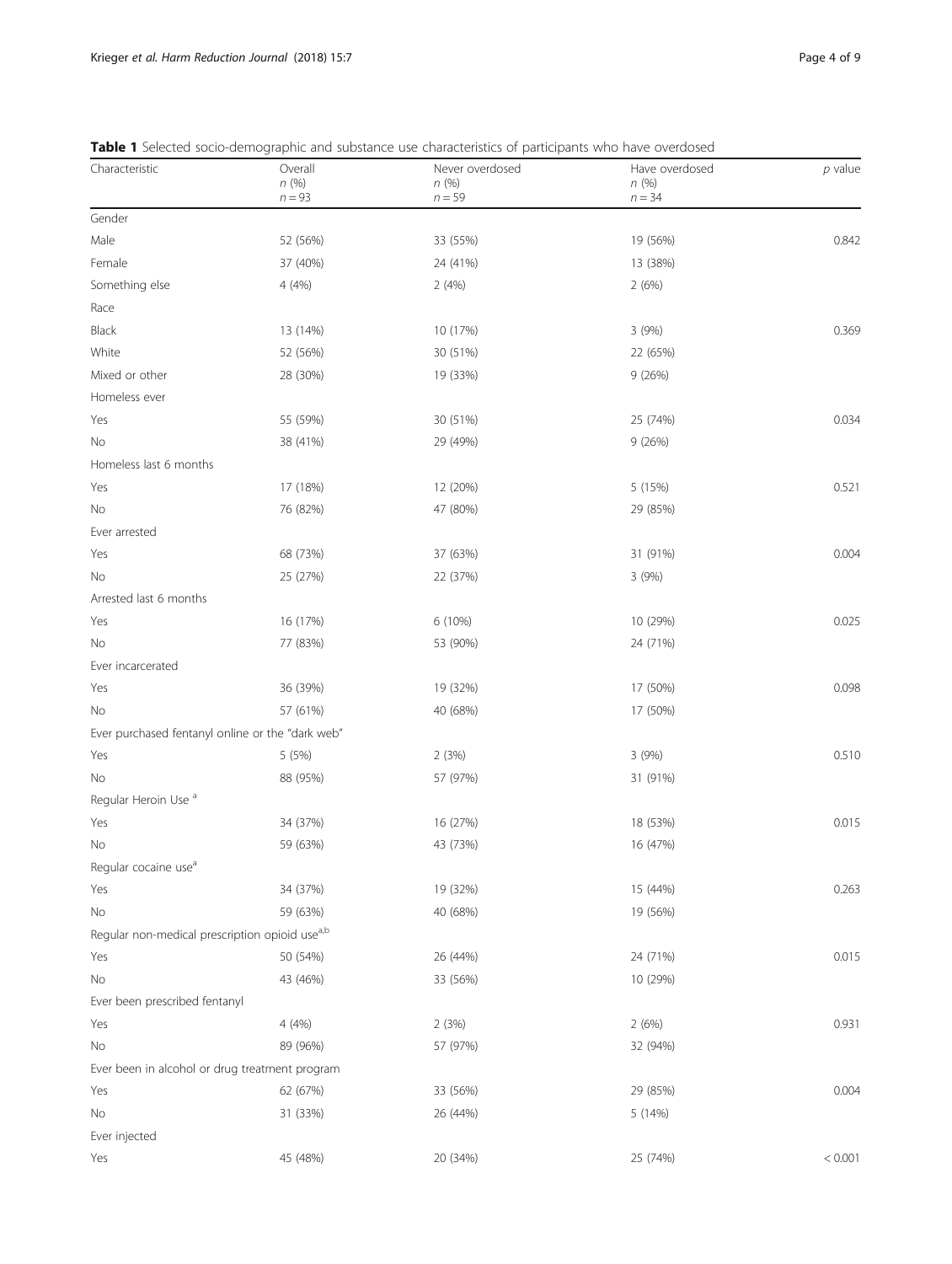|  |  |  |  | Table 1 Selected socio-demographic and substance use characteristics of participants who have overdosed (Continued) |  |
|--|--|--|--|---------------------------------------------------------------------------------------------------------------------|--|
|--|--|--|--|---------------------------------------------------------------------------------------------------------------------|--|

| Characteristic             | Overall<br>n(%)<br>$n = 93$ | Never overdosed<br>n(%)<br>$n = 59$ | Have overdosed<br>n(%)<br>$n = 34$ | $p$ value |
|----------------------------|-----------------------------|-------------------------------------|------------------------------------|-----------|
| <b>No</b>                  | 48 (52%)                    | 39 (66%)                            | 9(26%)                             |           |
| Injected last 6 months     |                             |                                     |                                    |           |
| Yes                        | 39 (42%)                    | 15 (25%)                            | 24 (71%)                           | < 0.001   |
| <b>No</b>                  | 54 (58%)                    | 44 (75%)                            | 10 (29%)                           |           |
| Ever seen someone overdose |                             |                                     |                                    |           |
| Yes                        | 59 (63%)                    | 29 (49%)                            | 30 (88%)                           | < 0.001   |
| No                         | 34 (37%)                    | 30 (51%)                            | 4 (12%)                            |           |

<sup>a</sup>At least once a week or every day

<sup>b</sup>Includes Percocet, Vicodin, tramadol, OxyContin, oxycodone, hydromorphone, hydrocodone, oxymorphone, or morphine

strongly agree or agree), "disagree" (for answers strongly disagree or disagree), and "do not know/refuse" (for answers do not know or refuse). We then stratified the participants based on the responses to the question, "Have you ever overdosed?" to determine whether people who had ever overdosed were more or less likely to be willing to use take-home fentanyl test strips compared to those who had never overdosed. Respondents who answered "yes" to a lifetime history of overdose were compared to those who answered "no" or "do not know." We used Pearson's chi-square test to compare categorical variables and Fisher's exact test when a cell count was  $\leq 5$ . Two-sided p values were used for all variables and were considered statistically significant at 0.05.

#### Results

Socio-demographic and substance use characteristics of study participants are summarized in Table [1.](#page-3-0) A total of four participants were recruited from RAPIDS. Among 93 participants who completed the survey, the mean age was 27 years  $(SD = 4.8)$ . More than half  $(56%)$  of the study participants were male and 56% were white, followed by mixed race (30%) and black (14%). Over half reported that they had ever been homeless (59%), and almost three quarters (73%) reported a lifetime history of arrest. Over half of the participants reported regular non-medical use (defined as at least once a week or every day) of prescription opioids (54%), while approximately one third reported heroin (37%) and cocaine use (37%). Almost half had injected drugs (ever in lifetime 48%, in last 6 months: 42%). Of the 93 participants in this study, 34 (37%) reported that they had ever overdosed. Among the participants who had ever overdosed, 18 (53%) reported ever overdosing on a drug which they thought might have been contaminated with fentanyl. As shown in Table [1](#page-3-0), socio-demographic and drug use factors that were significantly associated with having ever overdosed included having ever been arrested, having regular non-medical prescription opioid use, having regular heroin use, having ever injected, having been in an alcohol and drug treatment program, and having ever seen someone overdose (all  $p < 0.01$ ).

Information, motivation, and behavioral skills-related factors, stratified by history of overdose, are summarized in Table [2](#page-5-0). Almost half of all study participants reported a concern about overdosing (48%), with those who had ever overdosed being significantly more likely to report a concern about overdosing (74%,  $p < 0.01$ ). Nearly three quarters of all participants expressed concern about their drugs being contaminated with fentanyl (70%); however, expressing concern was not significantly associated with participants having ever overdosed. Almost half of the overall sample (47%) was confident that (at some time in the past) they used fentanyl-laced drugs. A greater number of individuals who had ever overdosed (68% vs. 35%,  $p = 0.01$ ) reported confidence that they had used fentanyl-laced drugs. When asked "Do you know where you can buy or get Narcan/naloxone?", more participants who had ever overdosed reported "yes" (76% vs. 46%,  $p = 0.01$ ). As shown in Table [2,](#page-5-0) nearly all individuals reported that they wanted to know if fentanyl was in their drugs before taking them (93%), which was not significantly associated with overdose history.

After the brief training, overall willingness to use rapid fentanyl test strips was high among participants who had ever overdosed and those who had not; overall, 95% agreed or strongly agreed that they planned to use the provided rapid fentanyl take-home test strips. Almost all study participants ( $n = 92$ , 99%) reported that it would be easy to use the fentanyl testing strips. Among the participants who were trained to use rapid fentanyl test strips on their urine  $(n = 40)$ , over half (56%) reported that they would prefer to use a test that could detect fentanyl in drugs dissolved in water before using them. Nearly three quarters of the overall sample ( $n = 66, 71\%)$ endorsed "yes" when asked "Do you think your friends would be interested in using the fentanyl testing strips?".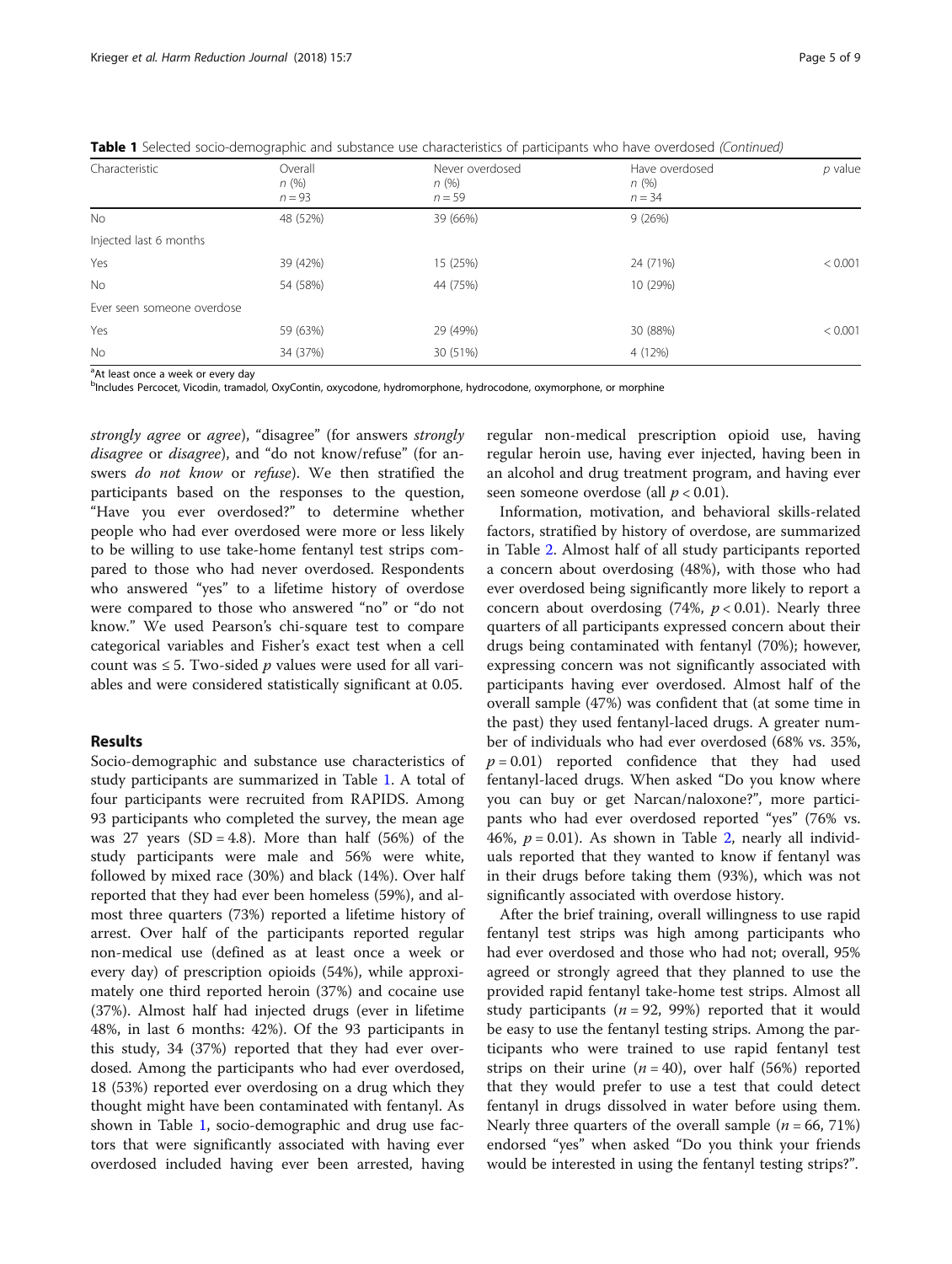<span id="page-5-0"></span>Table 2 Selected information-motivation-behavioral (IMB) skills model-related factors associated with overdose among young adults

| Characteristic                                                                                                 | Overall<br>n(%)<br>$n = 93$ | Never overdosed<br>n(%)<br>$n = 59$ | Have overdosed<br>n(%)<br>$n = 34$ | $p$ value |
|----------------------------------------------------------------------------------------------------------------|-----------------------------|-------------------------------------|------------------------------------|-----------|
| Information                                                                                                    |                             |                                     |                                    |           |
| Fentanyl acts more quickly than heroin                                                                         |                             |                                     |                                    |           |
| Agree                                                                                                          | 50 (54%)                    | 29 (49%)                            | 21 (62%)                           | 0.042     |
| Disagree                                                                                                       | 10 (11%)                    | 4 (7%)                              | 6(18%)                             |           |
| Neutral/do not know                                                                                            | 33 (35%)                    | 26 (44%)                            | 7(20%)                             |           |
| I would like to be able to know if there is fentanyl in my drugs before I take them                            |                             |                                     |                                    |           |
| Agree                                                                                                          | 86 (93%)                    | 56 (95%)                            | 30 (88%)                           | 0.070     |
| Disagree                                                                                                       | 5 (5%)                      | 1(2%)                               | 4 (12%)                            |           |
| Neutral/do not know                                                                                            | 2(2%)                       | 2(3%)                               | $0(0\%)$                           |           |
| Heroin and other drugs that are mixed with fentanyl look different than drugs that are not mixed with fentanyl |                             |                                     |                                    |           |
| True                                                                                                           | 25 (27%)                    | 16 (27%)                            | 9(26%)                             | 0.089     |
| False                                                                                                          | 40 (43%)                    | 21 (36%)                            | 19 (56%)                           |           |
| Do not know                                                                                                    | 28 (30%)                    | 22 (37%)                            | 6(18%)                             |           |
| Have you ever heard of naloxone?                                                                               |                             |                                     |                                    |           |
| Yes                                                                                                            | 82 (88%)                    | 50 (85%)                            | 32 (94%)                           | 0.082     |
| No                                                                                                             | 10 (11%)                    | 9(15%)                              | 1(3%)                              |           |
| Do not know                                                                                                    | 1(1%)                       | $0(0\%)$                            | 1(3%)                              |           |
| Motivation                                                                                                     |                             |                                     |                                    |           |
| Concerned about overdosing                                                                                     |                             |                                     |                                    |           |
| Agree                                                                                                          | 45 (48%)                    | 20 (34%)                            | 25 (74%)                           | < 0.001   |
| Disagree                                                                                                       | 42 (45%)                    | 35 (59%)                            | 7 (21%)                            |           |
| Neutral/do not know                                                                                            | 6(6%)                       | 4(7%)                               | 2(6%)                              |           |
| Concerned about drugs being contaminated with fentanyl                                                         |                             |                                     |                                    |           |
| Agree                                                                                                          | 65 (70%)                    | 41 (70%)                            | 24 (70%)                           | 0.686     |
| Disagree                                                                                                       | 17 (18%)                    | 12 (20%)                            | 5 (15%)                            |           |
| Neutral/do not know                                                                                            | 11 (12%)                    | $6(10\%)$                           | 5 (15%)                            |           |
| Confident have ever used a drug that was laced with fentanyl                                                   |                             |                                     |                                    |           |
| Agree                                                                                                          | 44 (47%)                    | 21 (35%)                            | 23 (68%)                           | 0.010     |
| Disagree                                                                                                       | 43 (46%)                    | 34 (58%)                            | 9(26%)                             |           |
| Neutral/do not know                                                                                            | 6 (7%)                      | 4 (7%)                              | 2(6%)                              |           |
| Behavioral Skills                                                                                              |                             |                                     |                                    |           |
| In the last 6 months, who is usually around when you are using heroin? <sup>a,b</sup>                          |                             |                                     |                                    |           |
| Luse heroin alone                                                                                              | 32 (74%)                    | 15 (79%)                            | 17 (71%)                           | 0.806     |
| A close friend                                                                                                 | 18 (42%)                    | 7 (37%)                             | 11 (46%)                           | 0.573     |
| A casual friend or acquaintance                                                                                | 16 (37%)                    | 7 (37%)                             | 9(38%)                             | 0.969     |
| A sex partner                                                                                                  | 15 (35%)                    | 6 (32%)                             | 9(38%)                             | 0.704     |
| Other                                                                                                          | 13 (30%)                    | 5(26%)                              | 8 (33%)                            | 0.641     |
| What do you do to avoid an accidental overdose? <sup>a</sup>                                                   |                             |                                     |                                    |           |
| Take smaller amounts                                                                                           | 56 (60%)                    | 34 (58%)                            | 22 (65%)                           | 0.514     |
| Go slow                                                                                                        | 55 (59%)                    | 31 (52%)                            | 24 (71%)                           | 0.094     |
| Avoid mixing with other drugs                                                                                  | 46 (49%)                    | 34 (58%)                            | 12 (35%)                           | 0.042     |
| Using with someone else                                                                                        | 46 (49%)                    | 26 (44%)                            | 20 (59%)                           | 0.180     |
| Avoid mixing with alcohol                                                                                      | 39 (42%)                    | 26 (44%)                            | 13 (38%)                           | 0.594     |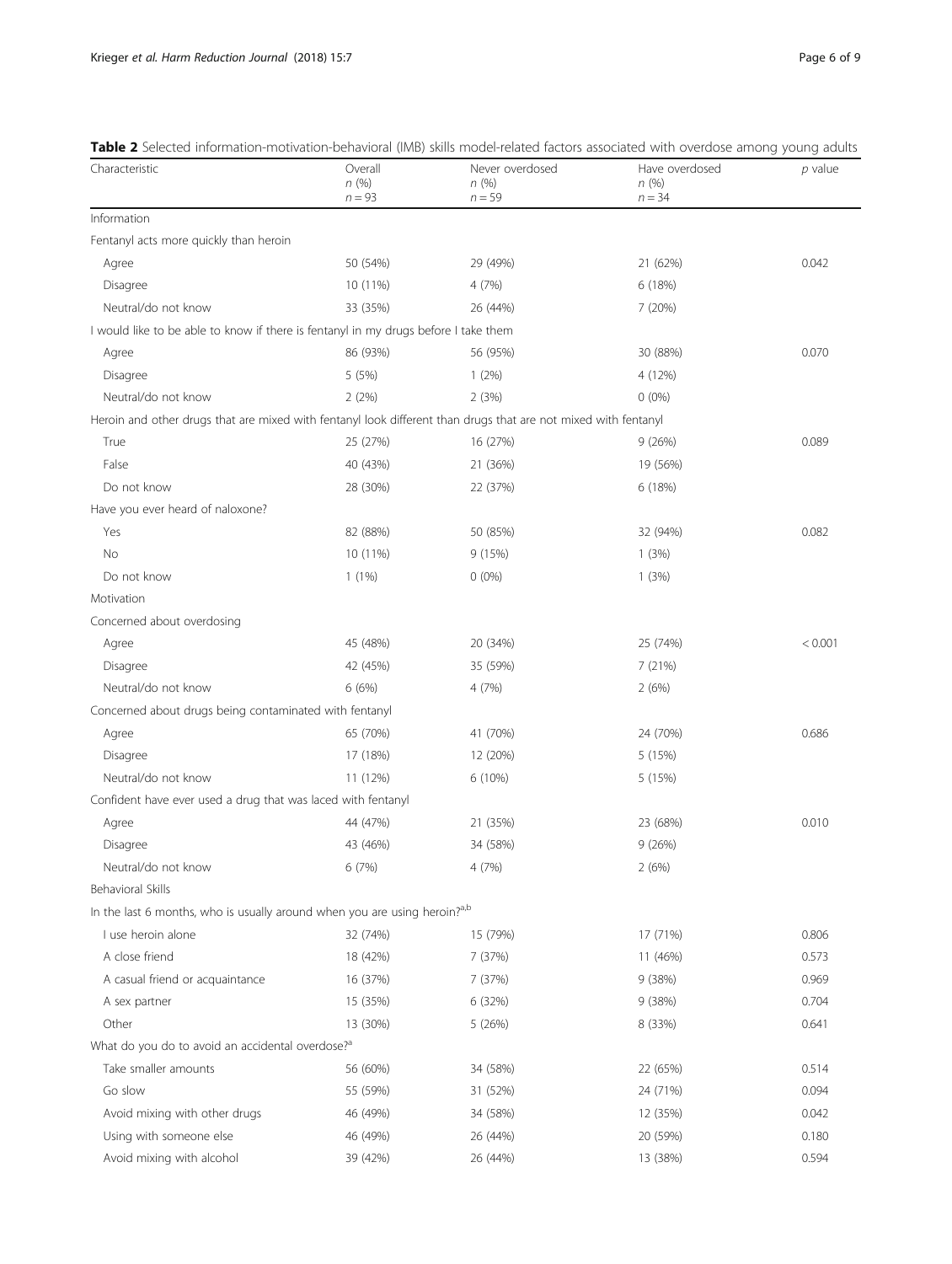| Characteristic                                                     | Overall<br>n(%)<br>$n = 93$ | Never overdosed<br>n(%)<br>$n = 59$ | Have overdosed<br>n(%)<br>$n = 34$ | p value |
|--------------------------------------------------------------------|-----------------------------|-------------------------------------|------------------------------------|---------|
| Take a tester                                                      | 34 (37%)                    | 21 (36%)                            | 13 (38%)                           | 0.800   |
| Keep Narcan/naloxone nearby                                        | 32 (34%)                    | 14 (24%)                            | 18 (53%)                           | 0.006   |
| Do you know where you can buy or get Narcan/naloxone? <sup>c</sup> |                             |                                     |                                    |         |
| Yes                                                                | 53 (57%)                    | 27 (46%)                            | 26 (76%)                           | 0.013   |
| No                                                                 | 29 (31%)                    | 23 (39%)                            | 6 (18%)                            |         |

Table 2 Selected information-motivation-behavioral (IMB) skills model-related factors associated with overdose among young adults (Continued)

<sup>a</sup>Categories are not mutually exclusive

be estricted to persons who reported heroin use in the past 6 months  $(n=43)$ <br>Samppe the participants who appeared "ves" to "Have you aver beard of pale

<sup>c</sup>Among the participants who answered "yes" to "Have you ever heard of naloxone, a medication also known as Narcan?" ( $n = 82$ )

# **Discussion**

Contrary to our primary hypothesis, nearly all participants reported high willingness to use the fentanyl test strips, regardless of previous overdose history. The majority of the study participants reported wanting to know if their drug supply was contaminated with fentanyl. All study participants reported feeling confident in their ability to test their drugs or urine for fentanyl after a brief skill-based training. Nearly all participants reported wanting to know if there was fentanyl in their drugs before taking them, indicating a clear preference for testing their drugs or residue directly rather than testing their urine after drug use. These findings suggest that rapid drug testing is an acceptable, low threshold intervention that could be used to address concerns associated with emerging adulterants (e.g., fentanyl) in the illicit opioid drug supply.

Despite the fact that reporting a history of overdose was not associated with higher willingness to use the fentanyl testing strips, prior non-fatal overdose is among the strongest predictors of future overdose death [[31](#page-8-0), [32\]](#page-8-0). In this study, young adults who had ever experienced an overdose were more likely to have been homeless, have an arrest history, and report more frequent and injection drug use, among other risk factors. If fentanyl rapid test strips are found to be an effective harm reduction intervention, making the technology readily available to individuals who demonstrate these characteristics may be a high public health priority. Although off-label use of fentanyl testing strips has not been approved by the US Food and Drug Administration (FDA), they are already being used at syringe exchange programs in areas with a high burden of fentanyl-related overdoses, such as Vancouver, New York City, and Boston [[33](#page-8-0), [34\]](#page-8-0). Rapid fentanyl drug testing may also be incorporated into drug checking services provided at nightclubs and music venues seen in Europe [\[35](#page-8-0)].

While there has been some concern raised about the ability of the rapid fentanyl test strips to detect novel fentanyl analogs [\[34\]](#page-8-0), the tests have been shown to detect the most common fentanyl analogs currently circulating in the illicit drug supply, such as carfentanil and acetyl fentanyl [[29\]](#page-8-0). Further studies should examine which fentanyl analogs are able to be detected in urine or drugs and to what degree of sensitivity. Nonetheless, in light of concerns regarding false negatives, rapid fentanyl test strips should be distributed alongside information about what to do regardless of whether the drug tests positive for fentanyl, such as using with someone nearby who is capable of calling emergency medical services. In general, our results suggest that rapid drug tests might be an acceptable intervention for young adults who use drugs for identifying adulterants in the drug illicit supply.

Future research is needed to determine if using fentanyl rapid testing strips will lead to desired behavioral changes outlined in the IMB model, such as obtaining naloxone and using drugs with others who can call an ambulance if an overdose occurs [\[36](#page-8-0), [37](#page-8-0)]. A future manuscript will discuss follow-up data and whether knowledge of a drug being contaminated with fentanyl will encourage overdose risk reduction practices. Future research is needed to determine if a higher level of concern about overdose will predict actual rapid test strip utilization or more consistent use patterns. Research is also needed to better understand the feasibility of using the rapid test strips among individuals who do not see themselves as at risk for fentanyl overdose, such as people who buy pills on the street or people who use cocaine. Additional studies are also needed to determine the sensitivity and specificity of using immunoassay tests on drugs directly and in real-world, non-clinical settings.

We are aware of a number of limitations to this study. This is a small pilot study which recruited a convenience sample from a region highly impacted by the fentanyl overdose epidemic; therefore, this study may not be generalizable to other settings. Additionally, in some regions, fentanyl contamination is widespread throughout the drug supply, and it has yet to be determined how that may affect uptake of rapid fentanyl test strips. Third, we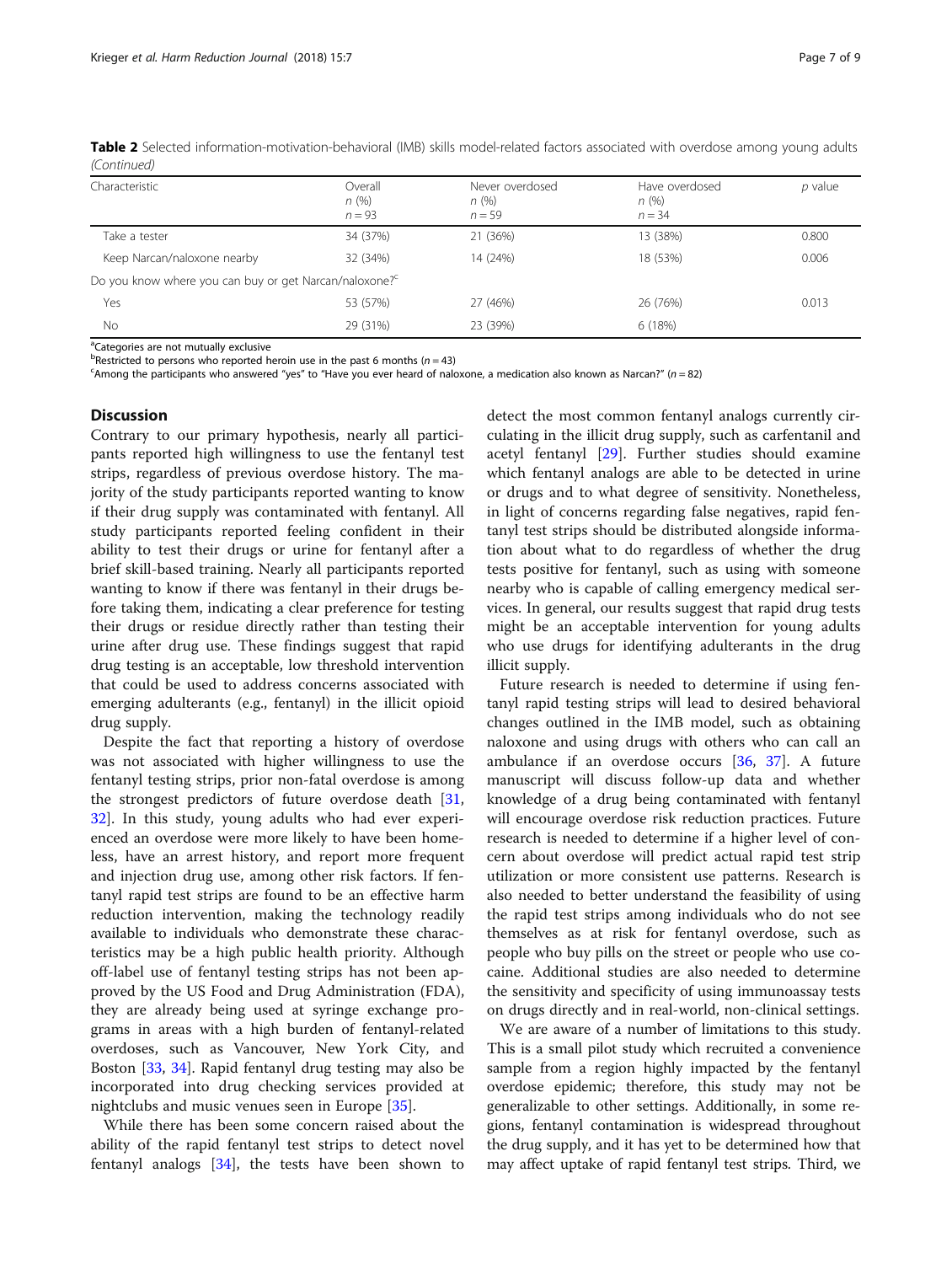<span id="page-7-0"></span>only assessed lifetime overdose history generally and did not ask participants about their experiences with opioid overdose specifically. It is possible that participants who have previously experienced an opioid overdose, or had an overdose they thought was caused by fentanyl, may be more willing to use the fentanyl testing strips. Finally, this study relied on self-report, which may be subject to socially desirable reporting. However, evidence has shown a high association between willingness to use a harm reduction program and subsequent uptake of the intervention among people who use drugs [\[38\]](#page-8-0).

# Conclusions

In summary, this study assessed the feasibility and acceptability of take-home rapid fentanyl tests. We found a high willingness to use take-home rapid fentanyl test strips among young people who use drugs and are at risk for accidental fentanyl overdose. Initial results suggest that rapid fentanyl test strips may be an acceptable harm reduction intervention for communities facing growing rates of fentanyl overdoses. Study follow-up is ongoing to determine whether, how, and under what circumstances participants used these rapid test strips and if positive test results contribute to positive changes in overdose risk behavior.

#### Acknowledgements

We would like to thank the study participants for their contribution to the research, as well as our researchers, students, and staff, including Conor Millard, Kobe Pereira, Giovannia Barbosa, Jacqueline Goldman, Esther Manu, and William Goedel.

#### Funding

This pilot project was supported by Brown University's Office of the Vice President for Research through a Research Seed Grant. Dr. Rich is supported through NIH grants K24DA022112 and P30AI042853.

#### Availability of data and materials

The data that support the findings of this study are available on request from the corresponding author, BDLM. The data are not publicly available due to them containing information that could compromise research participant privacy/consent.

#### Authors' contributions

MSK helped conduct the surveys, drafted the manuscript, and approved the final manuscript for submission. JLY and BDLM conceived the pilot study and approved the final manuscript for submission. JLY, JAB, ML, EB, JDR, TCG, and SEH helped revise the manuscript and assist with critical interpretations of the findings. BDLM planned the analyses and was the principal investigator of the pilot study. All authors read and approved the final manuscript.

#### Ethics approval and consent to participate

Our research was performed in accordance with the Declaration of Helsinki and received approval from the Brown University Office of Research Protections IRB, #1612001662. All participants provided written consent at the time of the survey.

#### Consent for publication

Not applicable.

#### Competing interests

The authors declare that they have no competing interests.

#### Publisher's Note

Springer Nature remains neutral with regard to jurisdictional claims in published maps and institutional affiliations.

#### Author details

<sup>1</sup>Department of Epidemiology, Brown University School of Public Health, 121 South Main Street, Box G-S-121-2, Providence, RI 02912, USA. <sup>2</sup>School of Population and Public Health, University of British Columbia, Vancouver, British Columbia, Canada. <sup>3</sup>British Columbia Centre for Disease Control Vancouver, British Columbia, Canada. <sup>4</sup>Vancouver Coastal Health, Vancouver, British Columbia, Canada. <sup>5</sup>Department of Emergency Medicine, Grayken Center for Addiction, Boston University School of Medicine, Boston, MA, USA. 6 Department of Pediatrics, Grayken Center for Addiction, Boston Medical Center, Boston, MA, USA. <sup>7</sup> Department of Emergency Medicine, Warren Alpert Medical School of Brown University, Providence, RI, USA.

#### Received: 7 December 2017 Accepted: 1 February 2018 Published online: 08 February 2018

#### References

- 1. Rudd RA, Seth P, David F, Scholl L. Increases in drug and opioid-involved overdose deaths—United States, 2010–2015. MMWR Morb Mortal Wkly Rep. 2016;65:1445–52.
- 2. Centers for Disease Control and Prevention, National Center for Health Statistics, National Vital Statistics System. Provisional counts of drug overdose deaths, as of 8/6/2017 [Internet]. 2017. Available from: [https://](https://www.cdc.gov/nchs/data/health_policy/monthly-drug-overdose-death-estimates.pdf) [www.cdc.gov/nchs/data/health\\_policy/monthly-drug-overdose-death](https://www.cdc.gov/nchs/data/health_policy/monthly-drug-overdose-death-estimates.pdf)[estimates.pdf](https://www.cdc.gov/nchs/data/health_policy/monthly-drug-overdose-death-estimates.pdf). Accessed 6 Feb 2018.
- 3. Carlson RG, Nahhas RW, Martins SS, Daniulaityte R. Predictors of transition to heroin use among initially non-opioid dependent illicit pharmaceutical opioid users: a natural history study. Drug Alcohol Depend. 2016;160:127–34.
- 4. Martins SS, Sarvet A, Santaella-Tenorio J, Saha T, Grant BF, Hasin DS. Changes in US lifetime heroin use and heroin use disorder: prevalence from the 2001–2002 to 2012–2013 National Epidemiologic Survey on alcohol and related conditions. JAMA Psychiatry. 2017;74:445–55.
- 5. Compton WM, Jones CM, Baldwin GT. Relationship between nonmedical prescription-opioid use and heroin use. N Engl J Med. 2016;374:154–63.
- 6. Cicero TJ, Ellis MS, Surratt HL. Effect of abuse-deterrent formulation of OxyContin. N Engl J Med. 2012;367:187–9.
- 7. Dart RC, Surratt HL, Cicero TJ, Parrino MW, Severtson SG, Bucher-Bartelson B, et al. Trends in opioid analgesic abuse and mortality in the United States. N Engl J Med. 2015;372:241–8.
- 8. O'Donnell JK, Gladden RM, Seth P. Trends in deaths involving heroin and synthetic opioids excluding methadone, and law enforcement drug product reports, by census region—United States, 2006–2015. MMWR Morb Mortal Wkly Rep. 2017;66:897–903.
- 9. Somerville NJ. Characteristics of fentanyl overdose—Massachusetts, 2014– 2016. MMWR Morb Mortal Wkly Rep [Internet]. 2017;66 Available from: <https://doi.org/10.15585/mmwr.mm6614a2>. Accessed 6 Feb 2018.
- 10. Drug Enforcement Administration. National drug threat assessment summary. Washington, DC: US Department of Justice, Drug Enforcement Administration; 2016. Nov. Available from: [https://www.hsdl.org/](https://www.hsdl.org/?abstract&did=797265) [?abstract&did=797265.](https://www.hsdl.org/?abstract&did=797265) Accessed 6 Feb 2018.
- 11. Counterfeit Prescription Pills Containing Fentanyls. A global threat. DEA intelligence brief. Washington, DC: US Department of Justice, Drug Enforcement Administration; 2016. Available from: [https://www.hsdl.org/](https://www.hsdl.org/?abstract&did=796541) [?abstract&did=796541.](https://www.hsdl.org/?abstract&did=796541) Accessed 6 Feb 2018.
- 12. Influx of Fentanyl-Laced Counterfeit Pills and Toxic Fentanyl-Related Compounds Further Increases Risk of Fentanyl-Related Overdose and Fatalities. HAN health advisory; 2016. Centers for Disease Control and Prevention; 2016. Available from: [https://emergency.cdc.gov/han/han00395.asp.](https://emergency.cdc.gov/han/han00395.asp) Accessed 6 Feb 2018.
- 13. Mack KA, Jones CM, Ballesteros MF. Illicit drug use, illicit drug use disorders, and drug overdose deaths in metropolitan and nonmetropolitan areas—United States. MMWR Surveill Summ. 2017;66:1–12.
- 14. Dowell D, Noonan RK, Houry D. Underlying factors in drug overdose deaths. JAMA [Internet]. 2017; Available from: <https://doi.org/10.1001/jama.2017.15971>. Accessed 6 Feb 2018.
- 15. Gladden RM, Martinez P, Fentanyl Law SP. Enforcement submissions and increases in synthetic opioid-involved overdose deaths—27 states, 2013– 2014. MMWR Morb Mortal Wkly Rep. 2016;65:837–43.